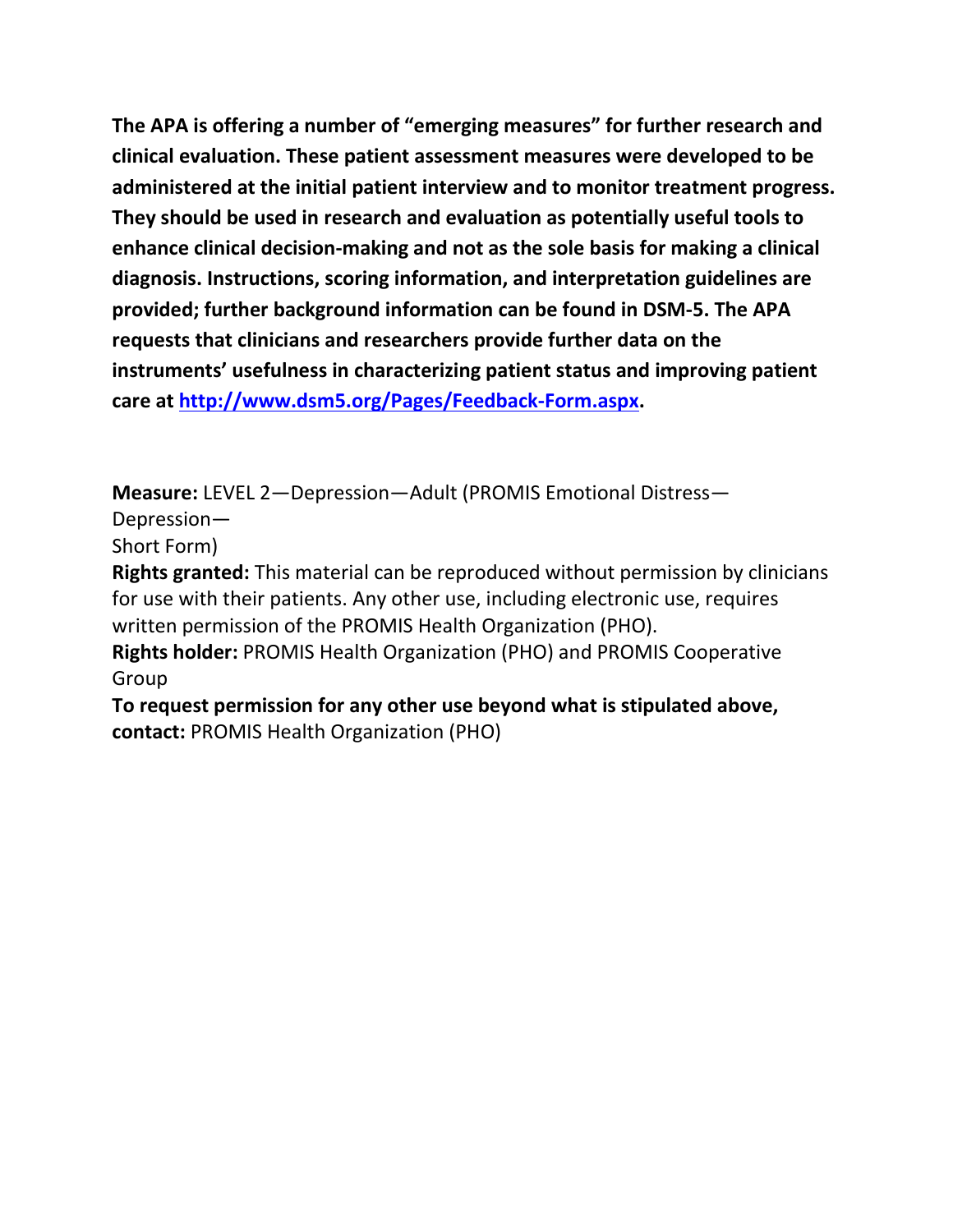## **LEVEL 2—Depression—Adult\***

\* PROMIS Emotional Distress—Depression—Short Form

**Name: \_\_\_\_\_\_\_\_\_\_\_\_\_\_\_\_\_\_\_\_\_\_\_\_\_\_\_\_\_\_\_\_** Age: \_\_\_\_ Sex: □ Male □ Female Date:\_\_\_\_\_\_\_\_

*If the measure is being completed by an informant*, what is your relationship with the individual receiving care?

In a typical week, approximately how much time do you spend with the individual receiving care? \_\_\_\_\_\_\_\_\_\_\_ hours/week

**Instructions:** On the DSM-5 Level 1 cross-cutting questionnaire that you just completed, you indicated that *during the past 2 weeks* you (the individual receiving care) have been bothered by "no interest or pleasure in doing things" and/or "feeling down, depressed, or hopeless" at a mild or greater level of severity. The questions below ask about these feelings in more detail and especially how often you (the individual receiving care) have been bothered by a list of symptoms **during the past 7 days.** Please respond to each item by marking (√ or x) one box per row.

|                                  |                                               |              |             |                  |          |               | Clinician<br><b>Use</b> |
|----------------------------------|-----------------------------------------------|--------------|-------------|------------------|----------|---------------|-------------------------|
| In the past SEVEN (7) DAYS       |                                               |              |             |                  |          |               |                         |
|                                  |                                               | <b>Never</b> | Rarely      | <b>Sometimes</b> | Often    | <b>Always</b> | <b>Score</b>            |
| 1.                               | I felt worthless.                             | $\Box$ 1     | $\square$ 2 | $\square$ 3      | $\Box$ 4 | $\square$ 5   |                         |
|                                  |                                               |              |             |                  |          |               |                         |
| 2.                               | I felt that I had nothing to look forward to. | $\Box$ 1     | $\square$ 2 | $\square$ 3      | $\Box$ 4 | $\square$ 5   |                         |
|                                  |                                               |              |             |                  |          |               |                         |
| 3.                               | I felt helpless.                              | $\Box$ 1     | $\Box$ 2    | $\Box$ 3         | $\Box$ 4 | $\square$ 5   |                         |
|                                  |                                               |              |             |                  |          |               |                         |
| 4.                               | I felt sad.                                   | $\Box$ 1     | $\square$ 2 | $\square$ 3      | $\Box$ 4 | $\square$ 5   |                         |
|                                  |                                               |              |             |                  |          |               |                         |
| 5.                               | I felt like a failure.                        | $\Box$ 1     | $\square$ 2 | $\square$ 3      | $\Box$ 4 | $\square$ 5   |                         |
|                                  |                                               |              |             |                  |          |               |                         |
| 6.                               | I felt depressed.                             | $\Box$ 1     | $\square$ 2 | $\square$ 3      | $\Box$ 4 | $\Box$ 5      |                         |
|                                  |                                               |              |             |                  |          |               |                         |
| 7.                               | I felt unhappy.                               | $\square$ 1  | $\square$ 2 | $\square$ 3      | $\Box$ 4 | $\Box$ 5      |                         |
|                                  |                                               |              |             |                  |          |               |                         |
| 8.                               | I felt hopeless.                              | $\Box$ 1     | $\square$ 2 | $\square$ 3      | $\Box$ 4 | $\square$ 5   |                         |
| <b>Total/Partial Raw Score:</b>  |                                               |              |             |                  |          |               |                         |
| <b>Prorated Total Raw Score:</b> |                                               |              |             |                  |          |               |                         |
| T-Score:                         |                                               |              |             |                  |          |               |                         |

*©2008-2012 PROMIS Health Organization (PHO) and PROMIS Cooperative Group.*

*This material can be reproduced without permission by clinicians for use with their patients.*

*Any other use, including electronic use, requires written permission of the PHO.*